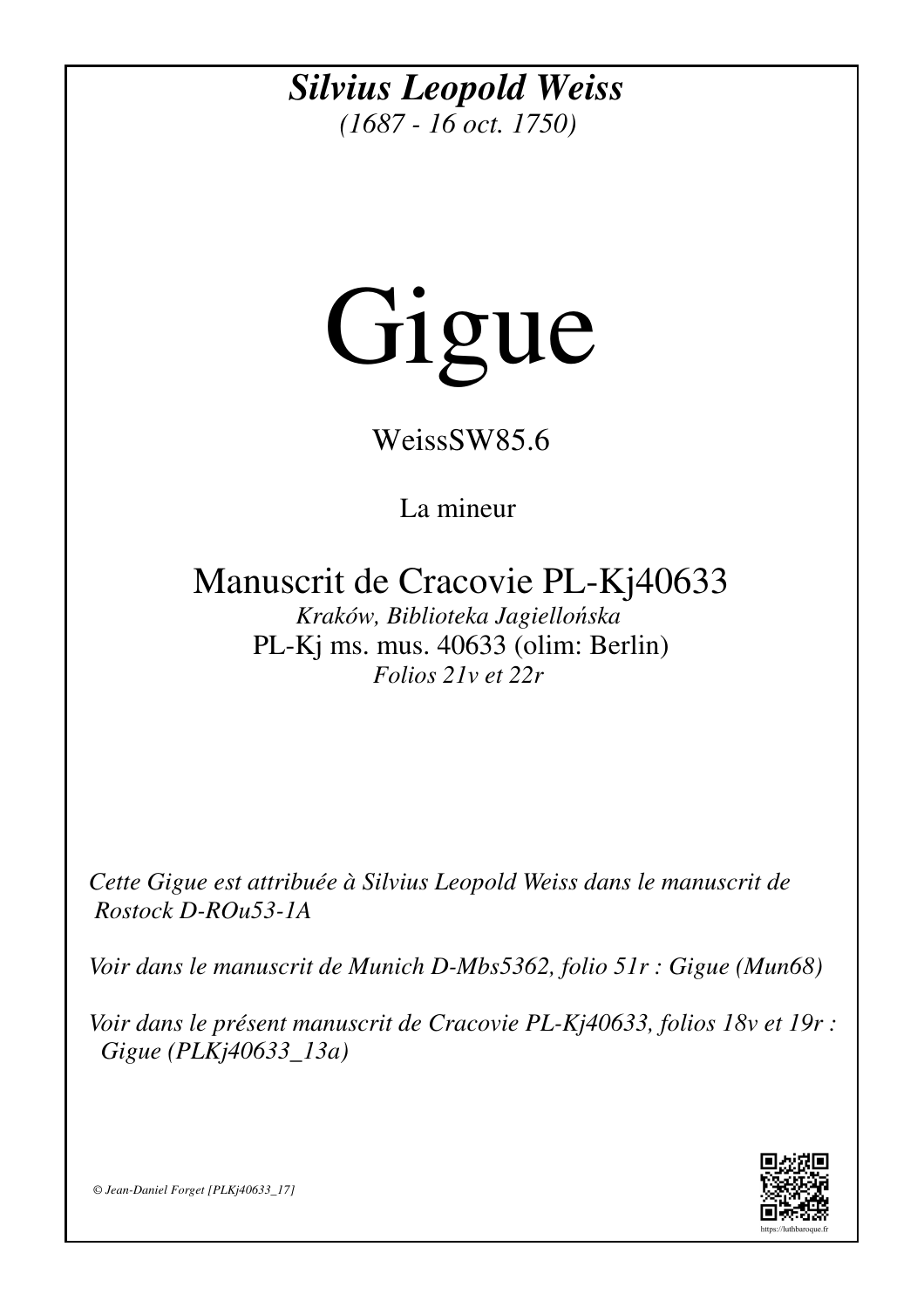*WeissSW85.6*

Gigue













Ms. Cracovie PL-Kj40633, Silvius Leopold Weiss, Gigue en La mineur [PLKj40633\_17] Page 1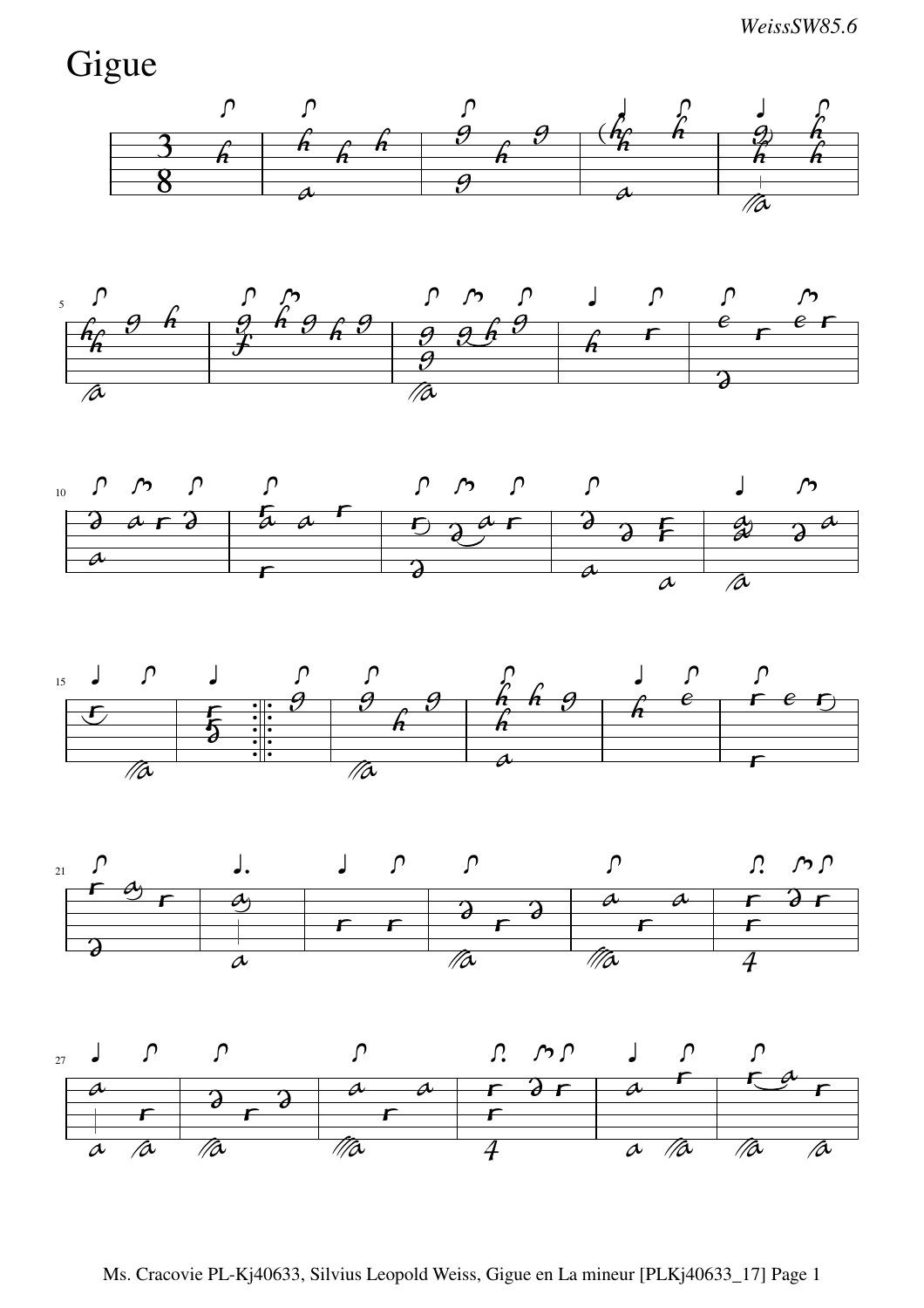